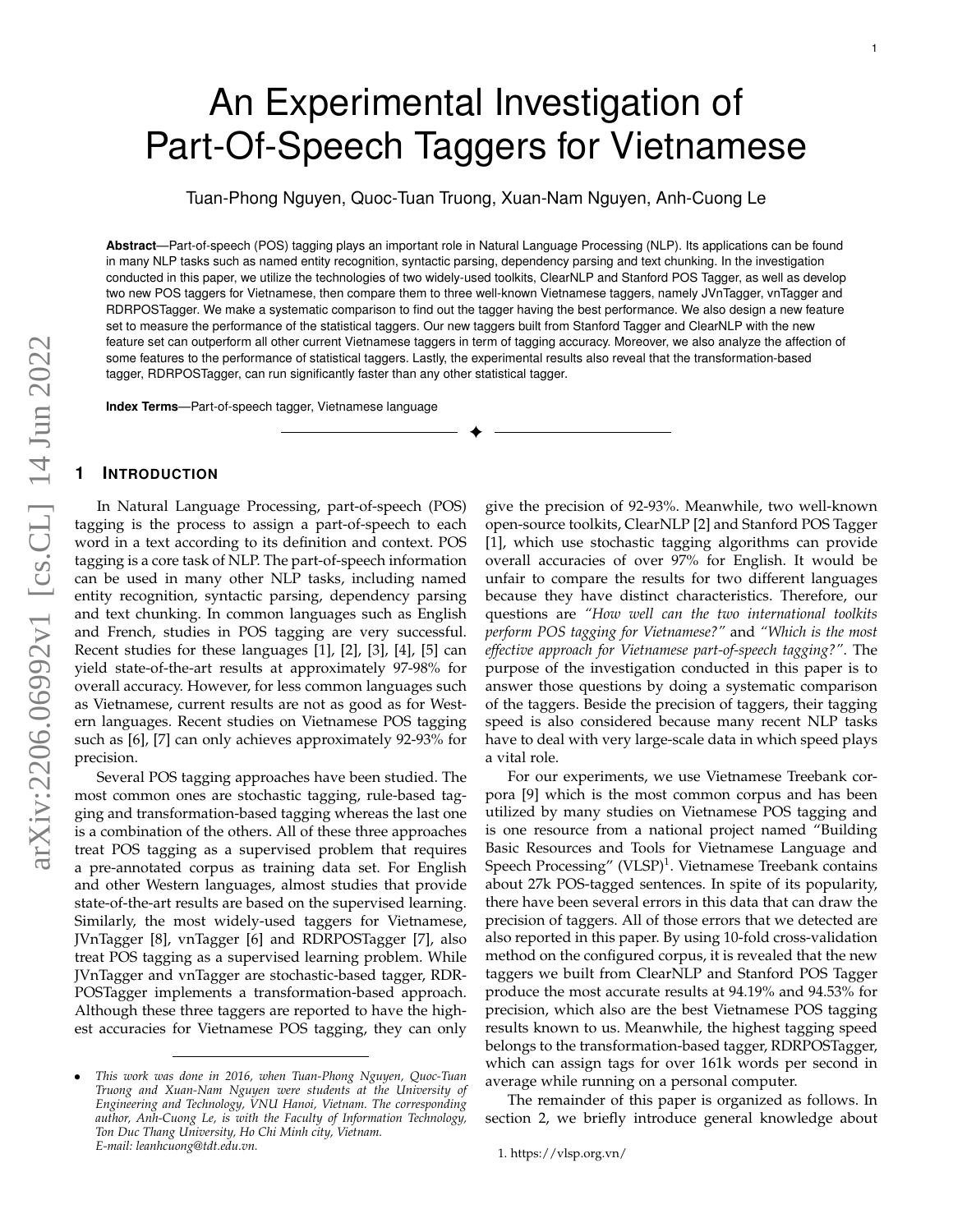the main approaches that have been applied in POS tagging task. We also give some information about particular characteristics of Vietnamese language and the experimental data, Vietnamese Treebank corpora. Section [3](#page-2-0) represents the methods used by the POS taggers. In section [4,](#page-4-0) we talk about the main contribution of this paper including the error fixing process for the experimental data, the experimental results on the taggers and the comparison of their accuracies and tagging speeds. Finally, we conclude this paper in section [5.](#page-6-0)

## <span id="page-1-0"></span>**2 BACKGROUND**

This section provides some background information of partof-speech tagging approaches that have been used so far. The related works are also covered. Moreover, we also give some details about Vietnamese language and Vietnamese Treebank.

## **2.1 Approaches for POS tagging**

Part-of-speech tagging is commonly treated as a supervised learning problem. Each POS tagger takes the information from its training data to determine the tag for each word in input text. In most cases, a word might have only one possible tag. The other case is that a word has several possible tags; or a word has not appeared in the lexicon extracted from the training data. The process to choose the right tag for a word in these cases is based on which kind of used tagging algorithm. There are three main kinds of tagging approaches within POS tagging, which are stochastic tagging, rule-based tagging and transformation-based tagging.

Stochastic (probabilistic) tagging approach is one of the most widely-used ones in recent studies for POS tagging. The general idea of stochastic taggers is that they make use of training corpus to determine the probability of a specific word having a specific tag in a given context. Common methods of stochastic approach are Maximum Entropy (MaxEnt), Conditional Random Fields (CRFs), Hidden Markov Models (HMMs). Many studies on English POS tagging using stochastic approaches can gain state-of-theart results, such as [\[1\]](#page-7-0), [\[2\]](#page-7-1), [\[4\]](#page-7-3).

Rule-based tagging is actually different from stochastic tagging. Rule-based tagging algorithm uses a set of handwritten rules to determine the tag for each word. This leads to a fact that this set of rules must be properly written and checked by experts on linguistic.

Meanwhile, transformation-based tagging is a combination of the features of the two algorithms above. This algorithm applies disambiguation rules like the rule-based tagging, but these rules are not hand-written. They are automatically extracted from the training corpus. Taggers using this kind of algorithm are usually referred to Brill's one [\[10\]](#page-7-9). There are three main steps in his algorithm. Firstly, the tagger initially assigns for each word in the input text with the tag which is the most frequent for this word in the lexicon extracted from the training corpus. After that, it traverses through a list of transformation rules to choose the rule that enhances tagging accuracy the most. Then this transformation rule will be applied to every word. The loop through three stages is continued until it optimizes the tagging accuracy.

For all of those approaches listed above, a pre-annotated corpus is prerequisite. On the other hand, there is also unsupervised POS tagging algorithm [\[11\]](#page-7-10), [\[12\]](#page-7-11) that does not require any pre-tagged corpus.

For Vietnamese POS tagging, [\[13\]](#page-7-12) compares three tagging methods which are CRFs-based, MEMs-based and SVM-based tagging. However, the comparison does not contain terms of unknown words accuracy and tagging speed. Moreover, all of those methods are based on stochastic tagging. It is necessary to systematically compare all of those characteristics of the taggers in a same evaluation scheme and also the accuracies of different kinds of approach to find out the most accurate one for Vietnamese POS tagging.

#### **2.2 Vietnamese language**

In this section, we talk about some specific characteristics of Vietnamese language compared to the Western languages and also some information of Vietnamese Treebank, the corpus which we use for experiments.

#### *2.2.1 The language*

Vietnamese is an Austroasiatic language and the national and official language of Vietnam. It is the native language of Kinh people. Vietnamese is spoken throughout the world because of Vietnamese emigration. The Vietnamese alphabet in use today is a Latin alphabet with additional diacritics and letters.

In Vietnamese, there is no word delimiter. Spaces are used to separate the syllables rather than the words. For example, in the sentence *"[học sinh] [học] [sinh học]"* (*"students study biology"*), there are two times that *"học sinh"* appears, the first space between *"học sinh"* is the separation of two syllables of the word *"học sinh"* (*"students"*), however, the second one is not.

Vietnamese is an inflectionless language whose word forms never change as in occidental languages. There are many cases in that a word has more than one part-ofspeech tags in different contexts. For instance, in the sentence *"[học sinh] [ngồi] [quanh] [bàn]<sup>1</sup> [để] [bàn]<sup>2</sup> [về] [bài] [toán]"* (*"students sit around the [table]<sup>1</sup> in order to [discuss]<sup>2</sup> about a Math exercise"*), the first word *bàn* is a noun but the second one is a verb. Part-of-speech for Vietnamese words is usually ambiguous so that they must be classified based on their syntactic functions and meaning in their current context.

#### *2.2.2 Vietnamese Treebank*

Vietnamese Treebank [\[9\]](#page-7-8) is the largest annotated corpora for Vietnamese. It is one of the resources from the KC01/06- 10 project named "Building Basic Resources and Tools for Vietnamese Language and Speech Processing" which belongs to the National Key Science and Technology Tasks for the 5-Year Period of 2006-2010. The first version of the treebank consists of 10,165 sentences which are manually segmented and POS-tagged. This number in the current version of the treebank is increased to 27,871 annotated sentences<sup>[2](#page-1-1)</sup>. The raw texts of the treebank are collected from the social and political sections of the Youth online daily newspaper. The minimal and maximal sentence lengths are 1 and 165 words respectively.

<span id="page-1-1"></span>2.<https://vlsp.org.vn/resources-vlsp2013>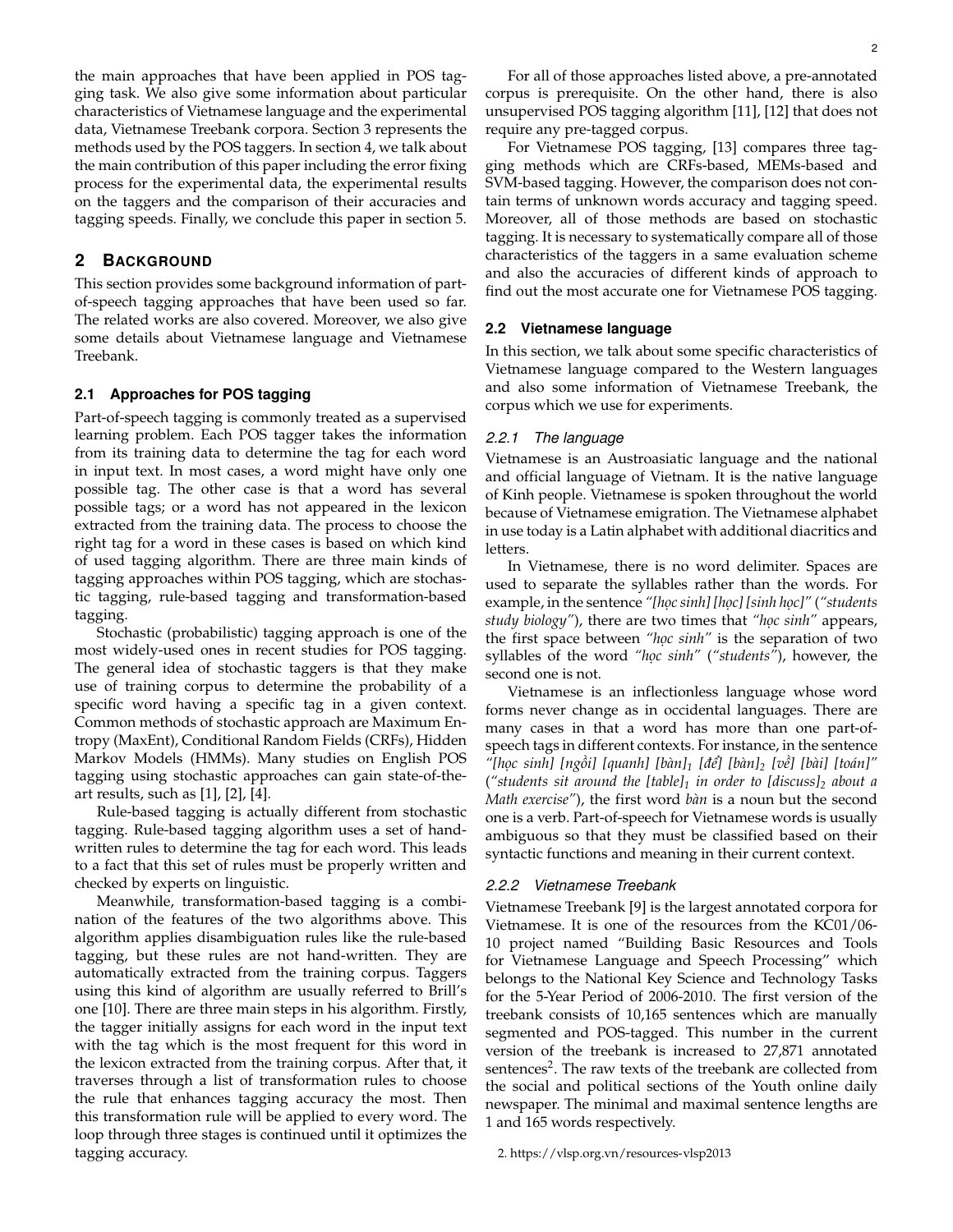<span id="page-2-1"></span>

| No.            | Category | Description               |
|----------------|----------|---------------------------|
| 1              | Np       | Proper noun               |
| $\overline{2}$ | Nc       | Classifier                |
| 3              | Nu       | Unit noun                 |
| 4              | N        | Common noun               |
| 5              | V        | Verb                      |
| 6              | А        | Adjective                 |
| 7              | P        | Pronoun                   |
| 8              | R        | Adverb                    |
| 9              | L        | Determiner                |
| 10             | М        | Numeral                   |
| 11             | E        | Preposition               |
| 12             | C        | Subordinating conjunction |
| 13             | Cc       | Coordinating conjunction  |
| 14             | I        | Interjection              |
| 15             | T        | Auxiliary, modal words    |
| 16             | Υ        | Abbreviation              |
| 17             | Ζ        | Bound morpheme            |
| 18             | X        | Unknown                   |

The tagset designed for Vietnamese Treebank is presented in Table [1.](#page-2-1) Beside these eighteen basic tags, there are also compound tags such as *Ny* (abbreviated noun), *Nb* (foreign noun) or *Vb* (foreign verb).

## <span id="page-2-0"></span>**3 METHOD ANALYSIS**

This section provides information about the general methods used by current Vietnamese POS taggers and two taggers for common languages. While RDRPOSTagger uses a transformation-based learning approach, all of four other taggers, ClearNLP, Stanford POS Tagger, vnTagger and JVn-Tagger, are stochastic-based taggers using either MaxEnt, CRFs models or support vector classification.

## **3.1 Existing Vietnamese POS taggers**

#### *3.1.1 JVnTagger*

JVnTagger is a stochastic-based POS tagger for Vietnamese and is implemented in Java. This tagger is based on CRFs and MaxEnt models. JVnTagger is a branch product of VLSP project and also a module of JVnTextPro, a widely used toolkit for Vietnamese language processing developed by Nguyen and Phan [\[8\]](#page-7-7). This tagger is also called by the other name, VietTagger.

There are two kinds of feature used in JVnTagger, which are context features for both CRFs and MaxEnt models and an edge feature for CRFs model as listed in Table [2.](#page-3-0) Both models of JVnTagger use 1-gram and 2-gram features for predicting tags of all words. For unknown words, this toolkit uses some rules to detect whether each word is in a specific form or not to determine its part-of-speech tag.

Additionally, there is a particular feature extracted by looking up the current word in a tags-of-word dictionary which contains possible tags of over 31k Vietnamese words extracted before. This feature applies for both the current word, the previous and the next words. Besides, in Vietnamese, repetitive word is a special feature, therefore, JVnTagger adds full-repetitive and partial-repetitive word features to enhance the accuracy of predicting tag *A* (adjective) as well. Word prefix and suffix are also vital features in POS tagging task of many other languages.

The CRFs model of JVnTagger had been trained by FlexCrfs toolkit [\[14\]](#page-7-13). Due to the nature of CRFs model, there is an edge feature extracted directly by FlexCrfs as described in Table [2.](#page-3-0)

The F-measure results of JVnTagger are reported at 90.40% for CRFs model and 91.03% for MaxEnt model using 5-fold cross-validation evaluation on Vietnamese Treebank corpus of over 10k annotated sentences.

## *3.1.2 vnTagger*

vnTagger [\[6\]](#page-7-5) is also a stochastic-based POS tagger for Vietnamese. The main method of this tagger is Maximum Entropy. vnTagger is written in Java and its architecture is mainly based on the basis of Stanford POS Tagger [\[1\]](#page-7-0).

There are two kinds of feature used in the MaxEnt model of this tagger, which are presented in Table [3.](#page-3-1) The first one is the set of features used for all words. This tagger uses a onepass, left-to-right tagging algorithm, which only make use of information from history. It only captures 1-gram features for words in a window of size 3, and the information of the tags in the left side of the current words. The other kind of feature is used for predicting tags of unknown words. These features mainly help to catch the word shape.

The highest accuracy is reported at 93.40% in overall and 80.69% for unknown words when using 10-fold crossvalidation on Vietnamese Treebank corpus of 10,165 annotated sentences.

#### *3.1.3 RDRPOSTagger*

RDRPOSTagger [\[7\]](#page-7-6) is a Ripple Down Rules-based Part-Of-Speech Tagger which is based upon transformation-based learning, a method which is firstly introduced by Eric Brill [\[10\]](#page-7-9) as mentioned above. For English, it reaches accuracy scores of up to 96.57% when training and testing on selected sections of the Penn WSJ Treebank corpus [\[15\]](#page-7-14). For Vietnamese, it approaches 93.42% for overall accuracy using 5-fold cross-validation on Vietnamese Treebank corpus of 28k annotated sentences. This toolkit has both Javaimplemented and Python-implemented versions.

The difference between the approach of RDRPOSTagger to Brill's is that RDRPOSTagger exploits a failure-driven approach to automatically restructure transformation rules in the form of a Single Classification Ripple Down Rules (SCRDR) tree. It accepts interactions between rules, but a rule only changes the outputs of some previous rules in a controlled context. All rules are structured in a SCRDR tree which allows a new exception rule to be added when the tree returns an incorrect classification.

The learning process of the tagger is described in Figure [1.](#page-3-2) The initial tagger developed in this toolkit is based on the lexicon which is generated from the golden-standard corpus. To deal with unknown words, the initial tagger utilizes several regular expressions or heuristics whereas the most frequent tag in the training corpus is exploited to label unknown words. The initialized corpus is returned by performing the initial tagger on the raw corpus. By comparing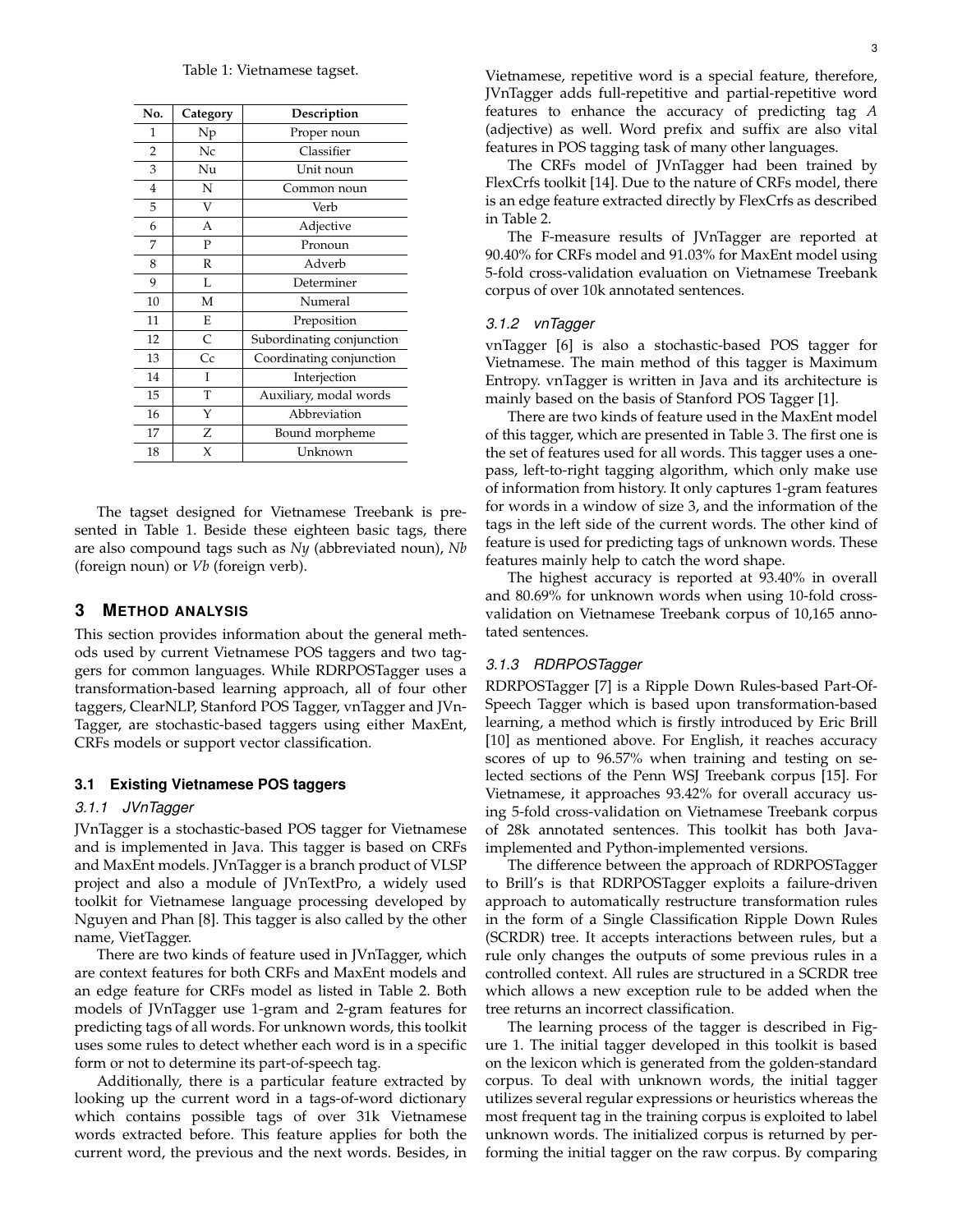<span id="page-3-0"></span>

| Model                        | <b>Type</b>                        | Template                                                                                                                                                                                                                                                                                                                                                                                      |
|------------------------------|------------------------------------|-----------------------------------------------------------------------------------------------------------------------------------------------------------------------------------------------------------------------------------------------------------------------------------------------------------------------------------------------------------------------------------------------|
|                              | Lexicon                            | $w_{\{-2,-1,0,1,2\}}$<br>$(w_{-1}, w_0)$ , $(w_0, w_1)$                                                                                                                                                                                                                                                                                                                                       |
| MaxEnt<br>and<br><b>CRFs</b> | Binary                             | $w_i$ contains all uppercase characters or not $(i = -1, 0)$ ,<br>$w_i$ has the initial character uppercase or not $(i = -1, 0)$ ,<br>$w_i$ is a number or not $(i = -1, 0, 1)$ ,<br>$w_i$ contains numbers or not $(i = -1, 0, 1)$ ,<br>$w_i$ contains hyphens or not $(i = -1, 0)$ ,<br>$w_i$ contains commas or not $(i = -1, 0)$ ,<br>$w_i$ is a punctuation mark or not $(i = -1, 0, 1)$ |
|                              | Vietnamese<br>specialized features | possible tags of $w_i$ in dictionary $(i = -1, 0, 1)$ ,<br>$w_0$ is full repetitive or not,<br>$w_0$ is partial repetitive or not,<br>the first syllable of $w_0$ ,<br>the last syllable of $w_0$                                                                                                                                                                                             |
| CRFs                         | Edge feature                       | $(t_{-1}, t_0)$                                                                                                                                                                                                                                                                                                                                                                               |

Table 3: Default feature set used in vnTagger.

<span id="page-3-1"></span>

| Usage         | Template                                          |  |  |  |  |
|---------------|---------------------------------------------------|--|--|--|--|
| All words     | $w_{\{-1,0,1\}}$                                  |  |  |  |  |
|               | $t_{-1}, (t_{-2}, t_{-1})$                        |  |  |  |  |
|               | $w_0$ contains a number or not,                   |  |  |  |  |
|               | $w_0$ contains an uppercase character or not,     |  |  |  |  |
|               | $w_0$ contains all uppercase characters or not,   |  |  |  |  |
|               | $w_0$ contains a hyphen or not,                   |  |  |  |  |
| Unknown words | the first syllable of $w_0$ ,                     |  |  |  |  |
|               | the last syllable of $w_0$ ,                      |  |  |  |  |
|               | conjunction of the two first syllables of $w_0$ , |  |  |  |  |
|               | conjunction of the two last syllables of $w_0$ ,  |  |  |  |  |
|               | number of syllables in $w_0$                      |  |  |  |  |

the initialized corpus with the golden one, an object-driven dictionary of pairs (*Object*, *correctTag*) is produced in which *Object* captures the 5-word window context covering the current word and its tag from the initialized corpus, and the *correctTag* is the corresponding tag of the current word in the golden corpus.

There are 27 rule templates applied for Rule selector to select the most suitable rules to build the SCRDR tree. The templates are presented in Table [4.](#page-4-1) The SCRDR tree of rules is initialized by building the default rule and all exception rules of the default one in the form of *if currentTag = "TAG" then tag = "TAG"* at the layer-1 exception structure. The learner then generates new exception rules to every node of the tree due to three constraints described in [\[16\]](#page-7-15).

The tagging process of this tagger firstly assigns tags for unlabeled text by using the initial tagger. Next, for each initially tagged word, the corresponding *Object* will be created. Finally, each word will be tagged by passing its object through the learned SCRDR tree. If the default node is the last fired node satisfying the object, the final tag returned is the tag produced by the initial tagger.

<span id="page-3-2"></span>

Figure 1: Diagram demonstrating the learning process of the RDRPOSTagger learner.

#### **3.2 POS taggers for common languages**

## *3.2.1 Stanford POS Tagger*

Stanford POS Tagger [\[1\]](#page-7-0) is also a Java-implemented tagger based on stochastic approach. This tagger is the implementation of a log-linear part-of-speech tagging algorithm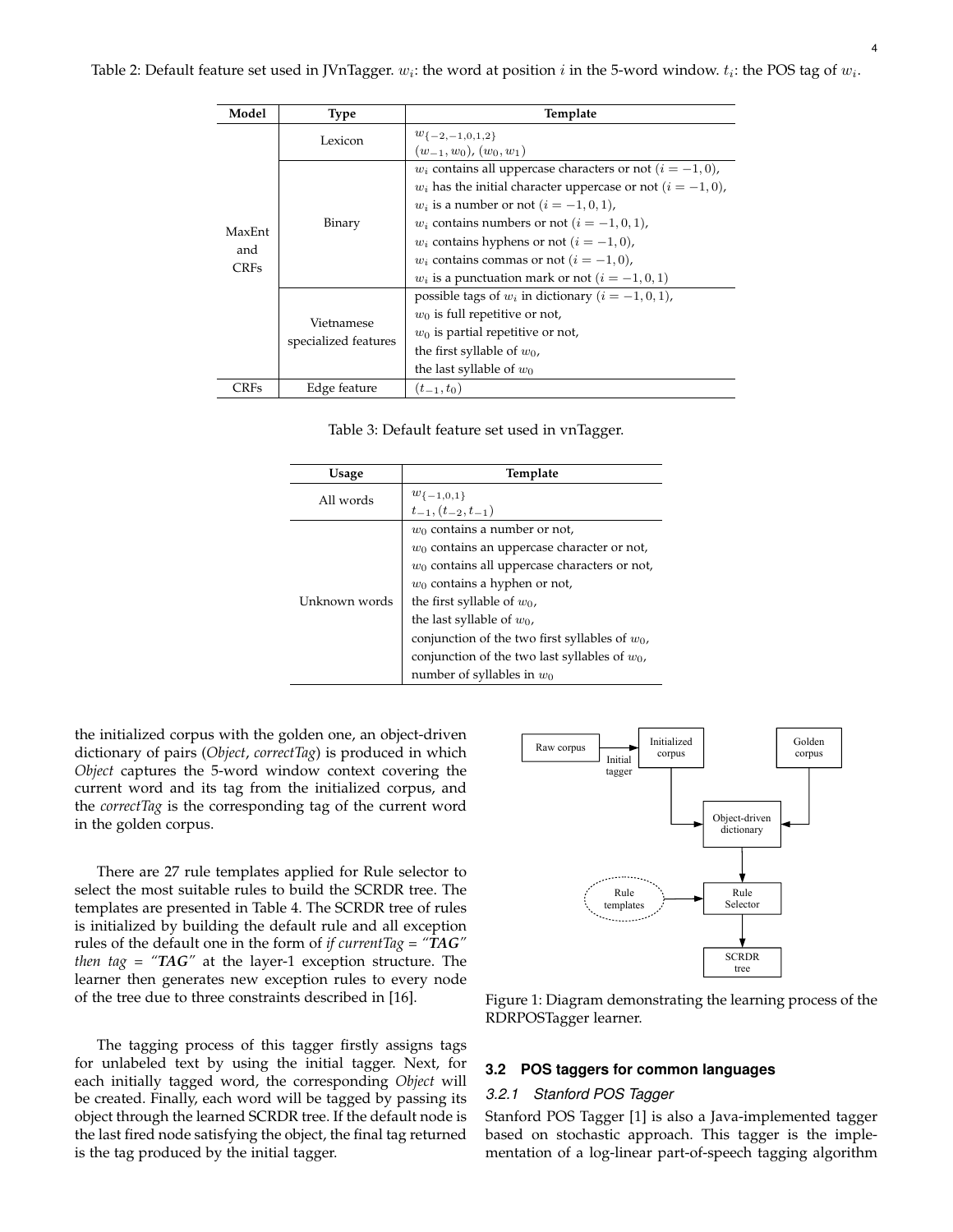| No. | <b>Type</b>   | Template                                                                                     |
|-----|---------------|----------------------------------------------------------------------------------------------|
| 1   | Word          | $w_{\{-2,-1,0,1,2\}}$                                                                        |
| 2   | Word bigrams  | $(w_{-2}, w_0), (w_{-1}, w_0),$<br>$(w_{-1}, w_1), (w_0, w_1), (w_0, w_2)$                   |
| 3   | Word trigrams | $(w_{-2}, w_{-1}, w_0), (w_{-1}, w_0, w_1),$<br>$(w_0, w_1, w_2)$                            |
| 4   | POS tags      | $t_{(-2,-1,0,1,2)}$                                                                          |
| 5   | POS bigrams   | $(t_{-2}, t_{-1}), (t_{-1}, t_1), (t_1, t_2)$                                                |
| 6   | Combined      | $(t_{-1}, w_0), (w_0, t_1), (t_{-1}, w_0, t_1),$<br>$(t_{-2}, t_{-1}, w_0), (w_0, t_1, t_2)$ |
| 7   | $S11$ ffix    | suffixes of length 1 to 4 of $w_0$                                                           |

<span id="page-4-1"></span>Table 4: Short descriptions of rule templates used for Rule

selector of RDRPOSTagger.



(c) Bidirectional Dependency Network

Figure 2: Dependency networks.

described in [\[1\]](#page-7-0) and is developed at Stanford University. At the time of this work (i.e., 2016), Stanford POS Tagger has pre-trained models for English, Chinese, Arabic, French and Germany. It can be re-trained in any other language.

The approach described in [\[1\]](#page-7-0) is based on two main factors, a cyclic dependency network and the MaxEnt model. General idea of the cyclic (or bidirectional) dependency network is to overcome weaknesses of the unidirectional case. In the unidirectional case, only one direction of the tagging sequence is considered at each local point. For instance, in a left-to-right first-order HMM, the current tag  $t_0$  is predicted based on only the previous tag  $t_{-1}$  and the current word  $w_0$ . However, it is clear that the identity of a tag is also correlated with tag and word identities in both left and right sides. The approach of Stanford POS Tagger follows this idea combined with Maximum Entropy models to provide efficient bidirectional inference.

As reported in [\[1\]](#page-7-0), with many rich bidirectional-context features and a few additional handcrafted features for unknown words, Stanford POS Tagger can reach the overall accuracy of 97.24% and unknown word accuracy of 89.04%.

## *3.2.2 ClearNLP*

ClearNLP [\[2\]](#page-7-1) is a toolkit written in Java that contains lowlevel NPL components (e.g., dependency parsing, named entity recognition, sentiment analysis, part-of-speech tagging), developed by NLP Research Group at Emory University. In our experiments, we use the last released version of ClearNLP – version 3.2.0.

The POS tagging component in ClearNLP is a implementation of the method described in [\[2\]](#page-7-1). General idea of this method is to have two models in the tagger and find the most suitable model to assign tags for input sentence based on its domain. Firstly, two separated models, one is optimized for a general domain and the other is optimized for a domain specific to the training data, are trained. They suppose that the domain-specific and generalized models perform better to sentences similar and not similar to the training data, respectively. Hence, during decoding, they dynamically select one of the models by measuring similarities between input sentences and the training data. Some first versions of ClearNLP use dynamic model selection but later versions only use the generalized model to perform the tagging process.

ClearNLP utilizes Liblinear L2-regularization, L1-loss support vector classification [\[17\]](#page-7-16) for training models and tagging process. It is reported in [\[2\]](#page-7-1) that this method can gain the overall accuracy of 97.46% for English POS tagging.

## <span id="page-4-0"></span>**4 EXPERIMENTS**

In this section, the process to fix errors in POS-tagged sentences of Vietnamese Treebank corpus is firstly represented. Next, the experimental results of the taggers will be presented.

#### **4.1 Data processing**

Vietnamese Treebank corpus was built manually. Some serious errors in this data were found while doing experiments. All of those errors are reported in Table [5.](#page-5-0)

The #1 row in Table [5](#page-5-0) presents error in which the word *"VN"* (the abbreviation of *"Việt Nam"*) is tagged as *Np* (proper name). The right tag for the word *"VN"* in this case is actually *Ny* (abbreviated noun).

The second most frequent error is shown in the #2 row in Table [5.](#page-5-0) The context is that a number (tagged with *M*) is followed by the word *"tuổi"* (*"years old"*) and the POS tags of *"tuổi"* are not uniform in the whole corpus. There are 184 times in which the tagged sequence is *"<number>/M tuổi/Nu"* (*Nu* is unit noun tag which can be used for *"kilograms"*, *"meters"*, etc.) and 246 times that the tagged sequence is *"<number>/M tuổi/N"* (*N* is noun). Since the tag *N* is more suitable for the word *"tuổi"* in this situation, all 184 occurrences of *"<number>/M tuổi/Nu"* are replaced by the other one.

There are 105 times of word segmentation error in which the separator of syllables is duplicated. Moreover, there are also 99 times of tokenization error, and 73 times that the character *"đ"* is typed wrongly. The last kind of error is that a single word has two POS tags, which happens 50 times.

Obviously, those errors do affect performance of POS taggers significantly. All of them were discovered during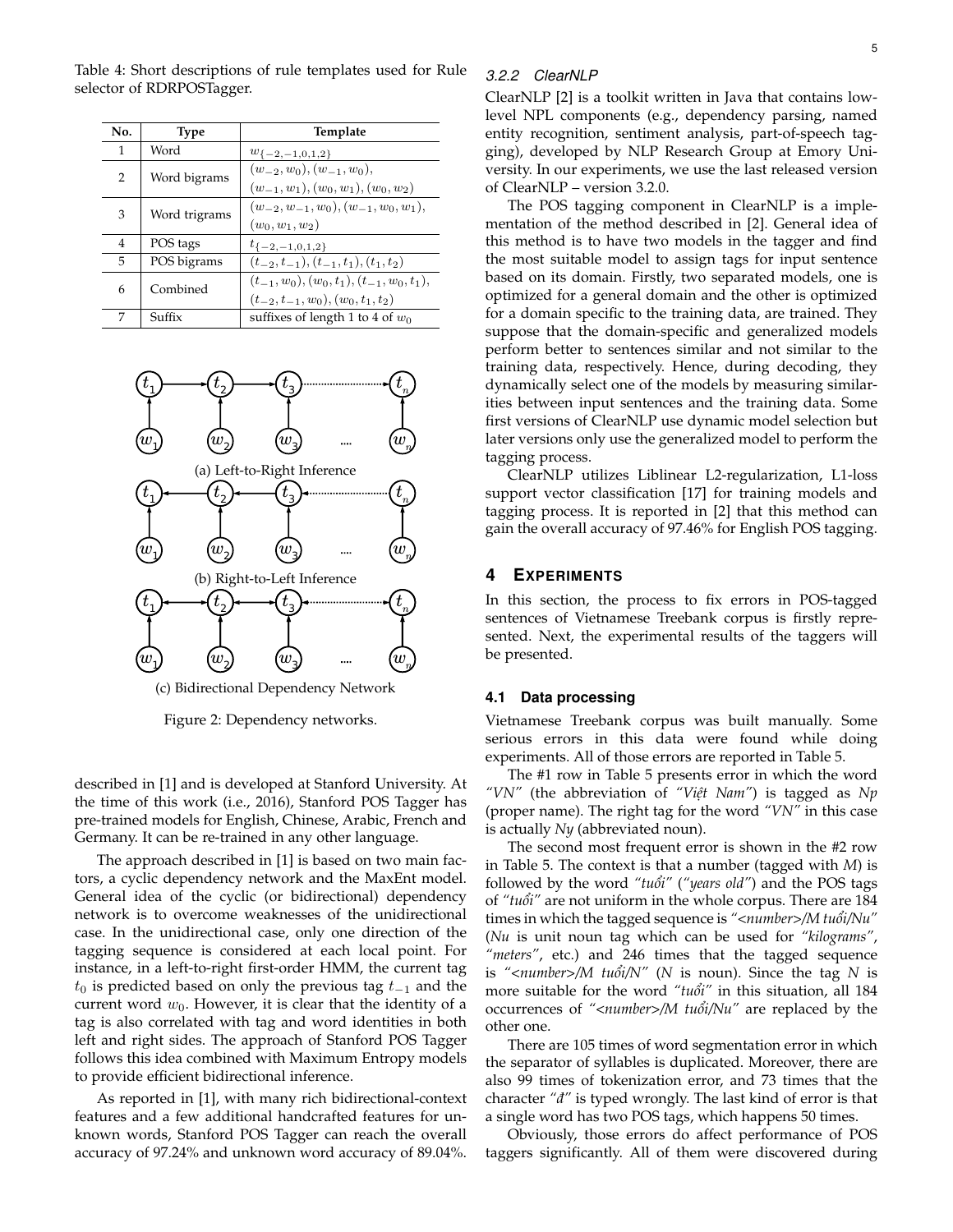<span id="page-5-0"></span>

| Kind of error                             | Modification                   | Occurrence |  |
|-------------------------------------------|--------------------------------|------------|--|
| VN/Np                                     | VN/Ny                          | 238        |  |
| <number>/M tuổi/Nu</number>               | $\langle$ number $>$ /M tuổi/N | 184        |  |
| Word segmentation error (two underscores  | Remove one underscore          | 105        |  |
| between a pair of syllables)              |                                |            |  |
| Tokenization error (two punctuation marks | Separate those tokens          | 99         |  |
| inside a token)                           |                                |            |  |
| ð (Icelandic character)                   | d (Vietnamese character)       | 73         |  |
| More than two tags in one word            | Remove the wrong tag           | 50         |  |

<span id="page-5-1"></span>Table 6: The experimental datasets.

| Fold           | Total number | Number of     |
|----------------|--------------|---------------|
|                | of words     | unknown words |
| 1              | 63277        | 1164          |
| $\overline{2}$ | 63855        | 1203          |
| 3              | 63482        | 1247          |
| 4              | 62228        | 1168          |
| 5              | 59854        | 1056          |
| 6              | 63652        | 1216          |
| 7              | 63759        | 1146          |
| 8              | 63071        | 1224          |
| 9              | 65121        | 1242          |
| 10             | 63552        | 1288          |

the experiments and were fixed manually to improve the accuracy of the taggers.

After modifying the corpus, we divide it into ten equal partitions which will be used for 10-fold cross-validation. In each fold, nine of ten partitions are used as the training data, the other one is used as the test set. There are about 1.5% – 2% of words in the test set which are unknown in every fold, as shown in Table [6.](#page-5-1)

#### **4.2 Evaluation**

In our experiments, we firstly evaluate the current Vietnamese POS taggers which are vnTagger, JVnTagger and RDRPOSTagger with their default settings. Next, we design a set of features to evaluate the statistical taggers, including two international ones, Stanford Tagger and ClearNLP, and a current Vietnamese one, JVnTagger. There are two terms of the taggers that we measure, which are tagging accuracy and speed. The accuracy is measured using 10-fold crossvalidation method on the datasets described above. The speed test is processed on a personal computer with 4 Intel Core i5-3337U CPUs @ 1.80GHz and 6GB of memory. The data used for the speed test is a corpus of 10k sentences collected from Vietnamese websites. This corpus was automatically segmented by UETsegmenter [\[18\]](#page-7-17) and contains about 250k words. All taggers use their singlethreaded implementation for the speed test. Moreover, the test is processed many times to take the average speed of the taggers. We only use the Java-implemented version of RDRPOSTagger in the experiments because it is claimed by

the author that this version runs significantly faster than the other one.

We present the performance of the current Vietnamese taggers in Table [7.](#page-6-1) As we can see, the accuracy results of the taggers are pretty similar to each other's with their default feature sets. The most accurate ones are vnTagger and MaxEnt model of JVnTagger. Especially, these two taggers provide very high accuracies for unknown words. Their specialized features for this kind of word seem to be very effective. Inside the JVnTagger toolkit, the two models provides different results. The MaxEnt model of JVnTagger is far more accurate than the CRFs one. Because these two models use the same feature set, we suspect that the MaxEnt model is more efficient than the CRFs one for Vietnamese POS tagging in term of the tagging accuracy. These two models can provide nearly similar tagging speeds which are 50k and 47k words per second. That may be caused by their same feature set (the CRFs model only has an extra feature so its speed is slightly lower). vnTagger has some complicated features such as the conjunction of two tags and uses an outdated version of Stanford Tagger so that its tagging speed is quite low. Meanwhile, the only tagger that does not make use of statistical approach, RDRPOSTagger, produces an impressive tagging speed at 161k words per second. The tagging speed of a transformation-based tagger is mainly based on the speed of its initial tagger. RDRPOSTagger only uses a lexicon for the initial tagger so that it can perform really fast. Nevertheless, its accuracy for unknown words is not good. Its initial tagger just uses some rules to assign initial tags and then it traverses through the rule tree to determine the final result for the each word. Those rules seem to be unable to handle the unknown words well.

The major of the taggers in our experiments is statistical taggers. In the next evaluation, we will create a unique scheme to evaluate these taggers which are Stanford POS Tagger, ClearNLP and JVnTagger. Although vnTagger is also an statistical one, we do not carry it to the second evaluation because it is based on the basis of Stanford Tagger as mentioned.

It is worth repeating that the performance of each statistical tagger is mainly based on its feature set. The feature set we designed for the second evalution is presented in Table [8.](#page-6-2) Firstly, a simple feature set will be applied to all of the taggers. This set only contains the 1-gram, 2-gram features for words and some simple one to catch the word shape and the position of the word in the sentence. Next, we will continuously add more advanced features to the feature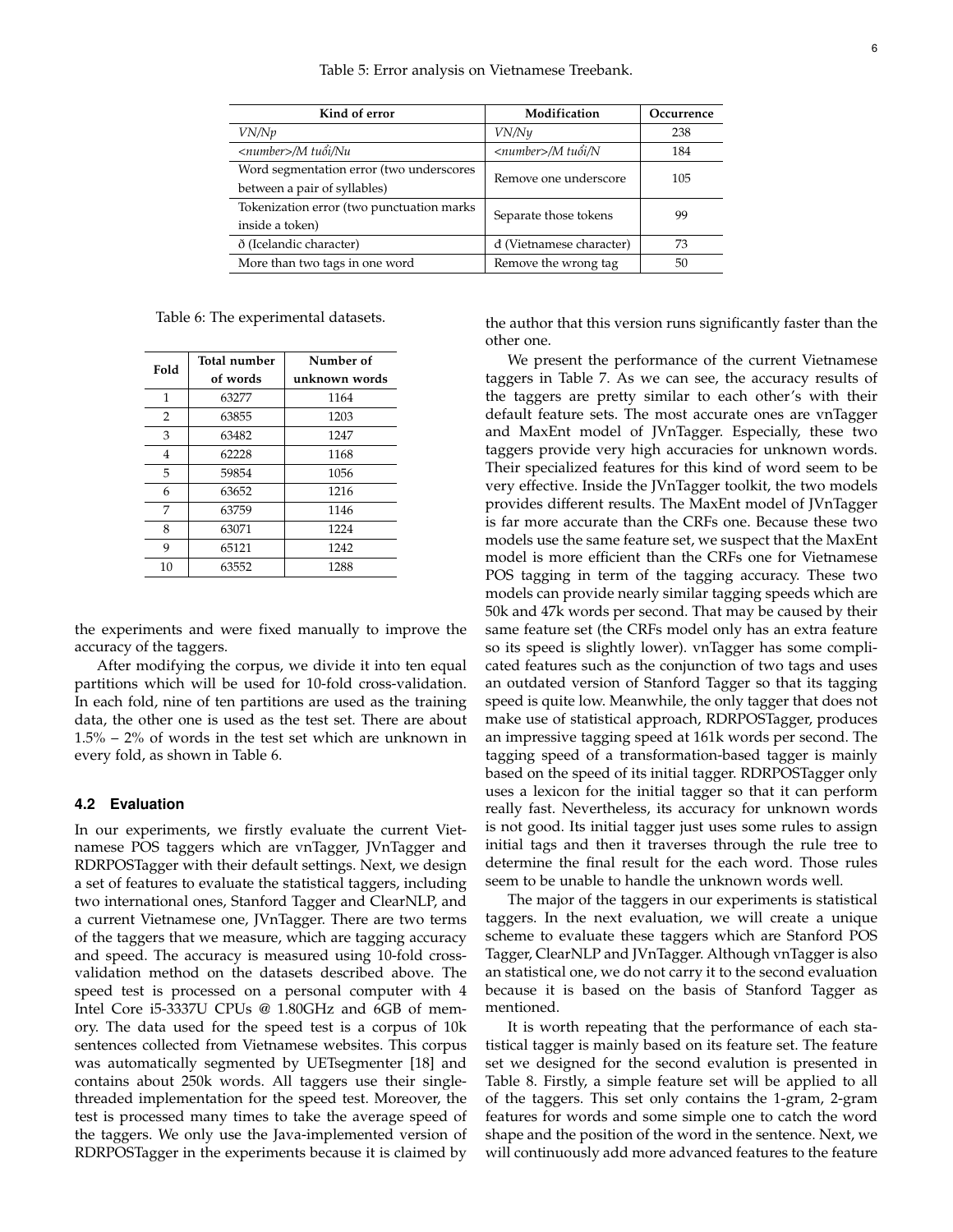<span id="page-6-1"></span>Table 7: The accuracy results (%) of current Vietnamese POS taggers with their default settings. **Ovr.**: the overall accuracy. **Unk.**: the unknown words accuracy. **Spd.**: the tagging speed (words per second).

| <b>Feature set</b> |       | vnTagger |      |          | <b>IVn</b> – MaxEnt | <b>RDRPOSTagger</b> |          |       |      |          | $I$ Vn – CRFs |      |  |
|--------------------|-------|----------|------|----------|---------------------|---------------------|----------|-------|------|----------|---------------|------|--|
|                    |       | Accuracy | Spd. | Accuracy |                     | Spd.                | Accuracy |       | Spd. | Accuracy |               | Spd. |  |
|                    | Ovr.  | Unk.     |      | Ovr.     | Unk.                |                     | Ovr.     | Unk.  |      | Ovr.     | Unk.          |      |  |
| default            | 93.88 | 77.70    | 13k  | 93.83    | 79.60               | 50k                 | 93.68    | 66.07 | 161k | 93.59    | 69.51         | 47k  |  |

<span id="page-6-2"></span>Table 8: Feature set designed for experiments of four statistical taggers. **Dist. Semantics**: distributional semantics,  $ds_i$ is the cluster id of the word  $w_i$  in the Brown cluster set.

| Feature set     | Template                                                                                                                                                                                                                                                           |
|-----------------|--------------------------------------------------------------------------------------------------------------------------------------------------------------------------------------------------------------------------------------------------------------------|
| Simple          | $w_{\{-2,-1,0,1,2\}}$<br>$(w_{-1}, w_0), (w_0, w_1), (w_{-1}, w_1)$<br>$w_0$ has initial uppercase letter?<br>$w_0$ contains number(s)?<br>$w_0$ contains punctuation mark(s)?<br>$w_0$ contains all uppercase letters?<br>$w_0$ is first or middle or last token? |
| Bidirectional   | $(w_0, t_{-1}), (w_0, t_1)$                                                                                                                                                                                                                                        |
| A ffix          | the first syllable of $w_0$<br>the last syllable of $w_0$                                                                                                                                                                                                          |
| Dist. Semantics | $ds_{-1}, ds_0, ds_1$                                                                                                                                                                                                                                              |

set to discover which one makes big impact. The three kinds of avanced feature are bidirectional-context, affix and distributional semantic ones. Whereas, the first and the third one are new to the current Vietnamese POS taggers. The second one is important for predicting the tags of unknown words.

The performance of four statistical taggers are presented in Table [9.](#page-7-18) Because JVnTagger does not support the bidirectional-context features so we do not have results for it with the feature sets containing this kind of feature. From Table [9,](#page-7-18) we can see that with the same simple feature set, these taggers can perform with very similar speeds which are approximately 100k words per second. However, their accuracies are different. With the same feature set, the Max-Ent model of Stanford Tagger can significantly outperform the MaxEnt model of JVnTagger. We suspect that it is caused by the algorithm for optimization and some advanced techniques used in Stanford Tagger. Moreover, with this simple feature set, Stanford Tagger also outperforms any other Vietnamese tagger with its default settings in the first evaluation presented above. Stanford Tagger's techniques seem to be really efficient. Next, inside JVnTagger, with the same feature set, the MaxEnt model still performs better than the CRFs one, again, just like the results conducted in Table [7.](#page-6-1)

Bidirectional tagging is one of the techniques that have not been applied for current statistical Vietnamese POS taggers. In this experiment, we add two bidirectional-context features which are  $(w_0, t_{-1})$  and  $(w_0, t_1)$  to the feature set. These two features capture the information of the tags nearby the current word. The results in Table [9](#page-7-18) reveals that bidirectional-context features help to increase the over-

all accuracy of Stanford Tagger significantly. Moreover, it also draws the tagging speed of this tagger dramatically. However, this kind of feature only makes small impact for ClearNLP which use SVMs for machine learning process, in terms of tagging accuracy and speed.

Bidirectional-context features do not affect the accuracy of unknown words. Meanwhile, affix feature plays an important role to predict Vietnamese part-of-speech tags. In the next phase of the evaluation, we add the features to catch the first and the last syllable of the current predicting word to discover its impact on the tagging accuracy. As revealed in Table [9,](#page-7-18) we can conclude that affix features can help to increase the unknown words accuracy sharply, approximately 6% for both Stanford Tagger and ClearNLP. Especially, those features make a very big improvement in the overall accuracy of ClearNLP. Moreover, the tagging speeds of these taggers are affected a little bit with these added features.

The last kind of advanced feature is the distributional semantic one. This is a new technique which has been applied to other languages successfully. To extract this feature, we build 1000 clusters of words based on Brown clustering algorithm [\[19\]](#page-7-19) using a popular implementation<sup>[3](#page-6-3)</sup>. The input corpus consists of 2m articles collected from Vietnamese websites. The result in Table [9](#page-7-18) shows that distributional semantic features also help to improve the unknown words accuracy of the taggers, at approximately 3% for both taggers. The overall precision is also increased especially in ClearNLP. The tagging speeds of the tagger are decreased about 20% to 30% after adding this kind of feature.

Overall, Stanford POS Tagger is the one that has the best performance with every feature set. ClearNLP also has a good performance. With the full set of features (spl+bi+affix+ds), both of these two international taggers can outperform the current Vietnamese ones with their default settings in term of tagging accuracy. It leads to the fact that some of the specialized features in current Vietnamese taggers are not really useful. The final results of Stanford Tagger and ClearNLP are also the most accurate ones for Vietnamese POS tagging known to us.

# <span id="page-6-0"></span>**5 CONCLUSION**

In this paper, we present an experimental investigation of five part-of-speech taggers for Vietnamese. In the investigation, there are four statistical taggers, Stanford POS Tagger, ClearNLP, vnTagger and JVnTagger. The other one is RDRPOSTagger, a transformation-based tagger. In term of tagging accuracy, we evaluate the statistical taggers by continuously adding several kinds of feature to them. The

<span id="page-6-3"></span><sup>3.</sup><https://github.com/percyliang/brown-cluster>